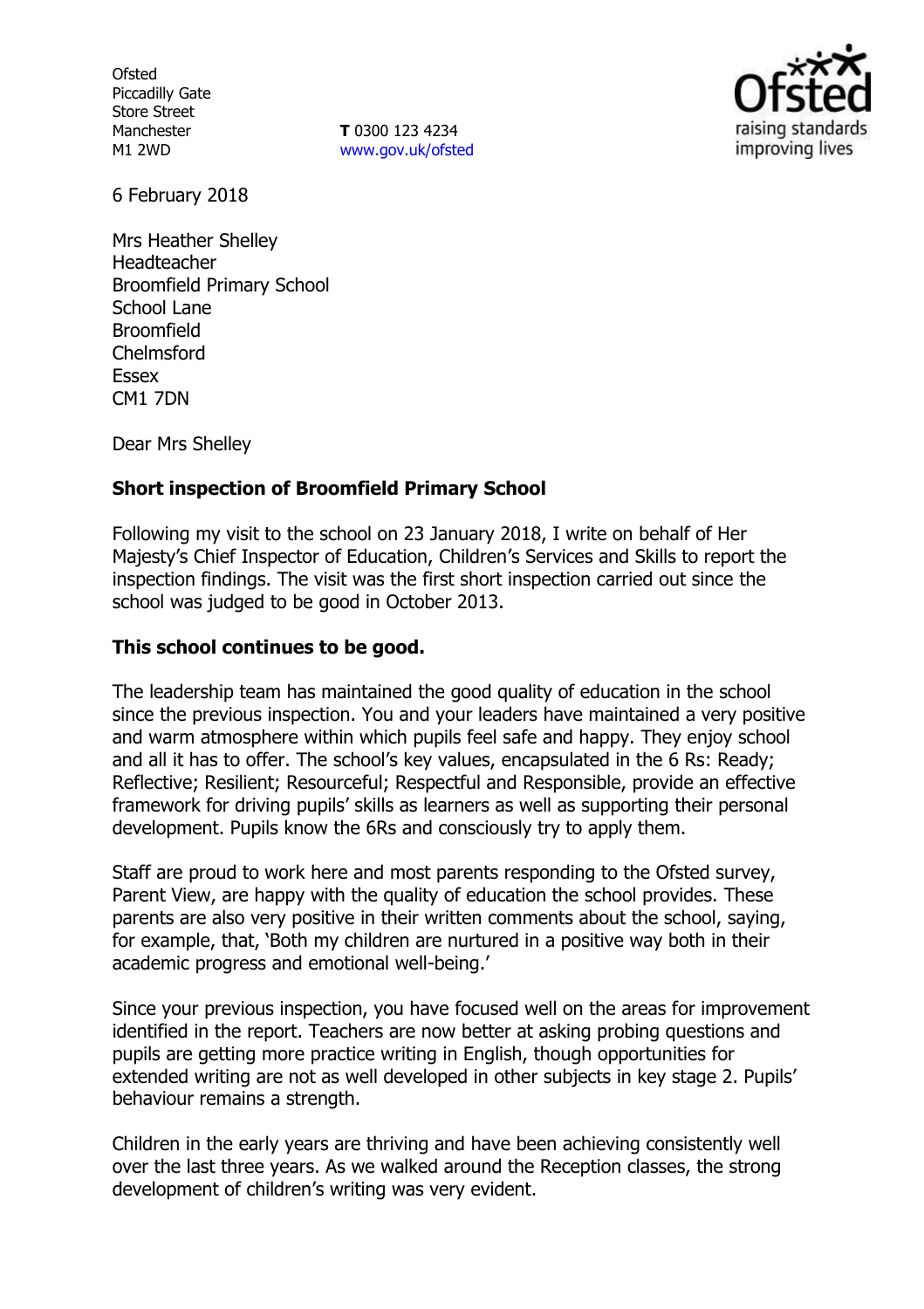

Pupils do well in key stage 1 and results in reading, writing and mathematics at the end of key stage 1 usually compare favourably with those of pupils nationally, especially in relation to the proportion of pupils achieving the greater depth standard. Performance across key stage 2 has been a bit more mixed over the last three years. You and your leaders have analysed results carefully and, consequently, have an accurate and detailed understanding of pupils' progress and learning. This has informed your actions and ensured that you are focusing on the right things in order to raise achievement further. Under your leadership, the work being undertaken to improve pupils' performance across key stage 2 in writing and mathematics is having a positive impact and the large majority of pupils are making good progress. However, you are aware that there is more to do to ensure that even more pupils make consistently good progress as they move through key stage 2. To help your school to improve, you have welcomed the good support provided by the local authority and your senior leaders have worked alongside an independent leadership consultant to strengthen their own leadership skills. In addition, you make good use of local partnerships to learn from best practice elsewhere and promote effective professional dialogue for your staff with fellow professionals in other schools.

Governors provide good levels of challenge and support. They have a clear understanding of how well the school is doing and are ambitious for it to do even better.

### **Safeguarding is effective.**

Pupils feel safe in school, and nearly all parents who responded to Parent View agree that they are well looked after. The school places a high emphasis on pupils' well-being and staff notice even small changes in pupils which might suggest that they are not happy or in need of support. This means that the school takes swift action to resolve any concerns or issues relating to pupils' safety or welfare.

The leadership team has ensured that all safeguarding arrangements are fit for purpose. The school carries out effective checks on all adults working in the school to ensure they are safe to work with children. Visitors are vetted appropriately. Effective training means that staff are well prepared to deal with any issues or concerns. Pupils are also taught how to keep themselves safe, including when using the internet.

# **Inspection findings**

**Following last year's tests for the end of key stage 2, you and your literacy** leader, who is also the deputy headteacher, identified weaknesses in pupils' spelling and use of punctuation and grammar. Much work has been done to improve this and it is clear that pupils are becoming more accurate in their spelling when writing and more consistent in their use of grammar and punctuation. This is especially noticeable in Years 5 and 6, and for the most able pupils. However, using correct spelling remains an issue for many pupils still and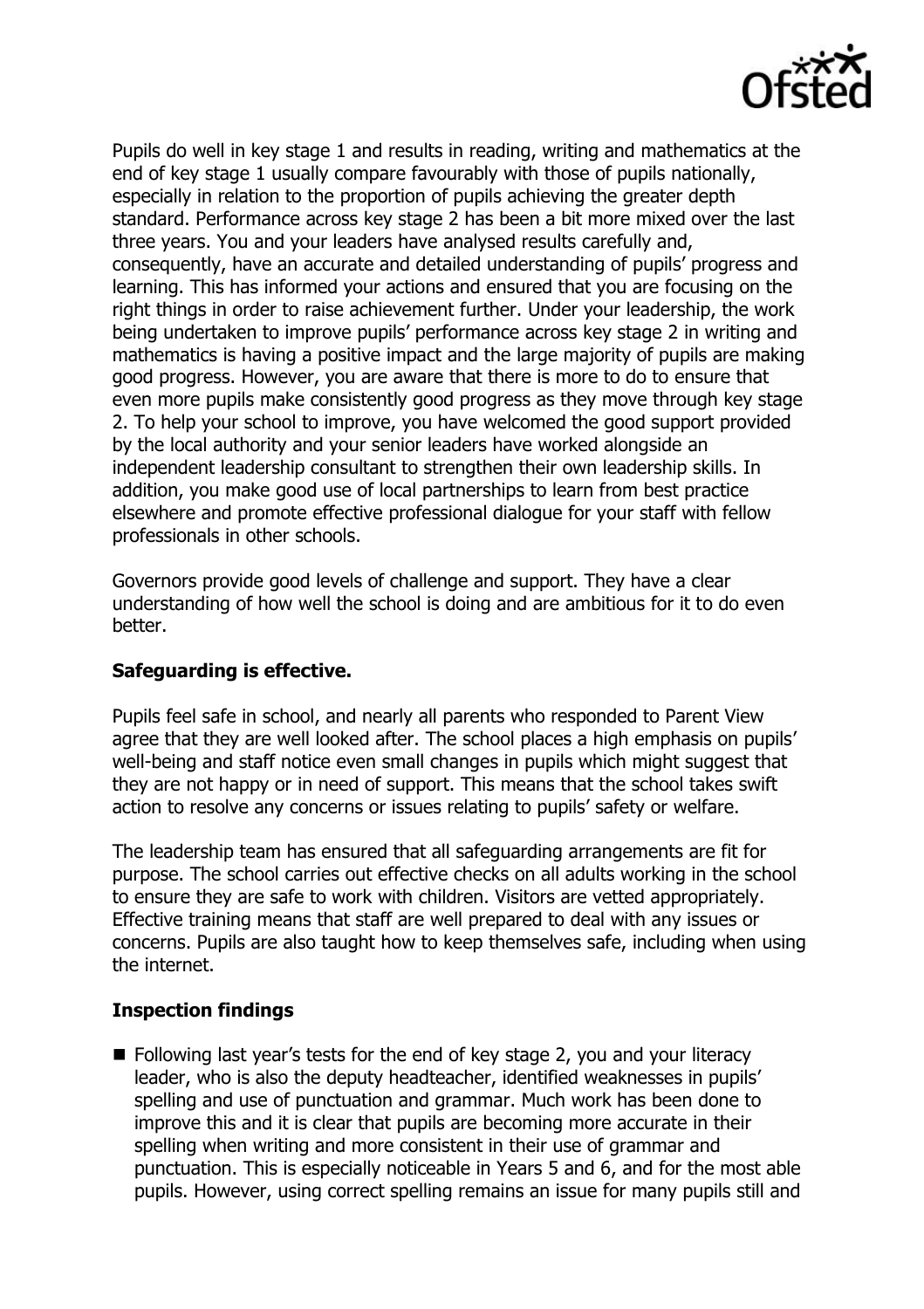

we agreed the school needs to continue its focus on this area.

- When we looked together at the writing opportunities in other subjects, you agreed that pupils were not being given time in all classes to develop their writing through topic work, including widening the range of audiences and purposes for their written work, especially to support the most able pupils to achieve more highly. We saw good examples of writing in topic books in some classes and especially in pupils' science work.
- $\blacksquare$  I did ask you about the achievement of boys in writing because the most recent results at the end of key stage 2 indicate that they do significantly less well than girls. However, there is no established pattern of boys doing less well than girls across the school. In some year groups, this is the case but it depends on the prior attainment and ability of the boys rather than any specific issue of how boys are taught.
- **Pupils' books in mathematics show that they are developing their ability to solve** routine problems and that they have plenty of practice. Sometimes, the most able in particular are not moved on quickly enough and a number of the most able pupils said they found work too easy at times. Nonetheless, I could see the work you have been doing to improve pupils' ability to explain their thinking in mathematics. It was evident both in pupils' books and in lessons that teachers and teaching assistants are more consciously asking pupils to share their reasoning. Pupils are becoming more confident to do this but do not always have the language they need to put together coherent explanations. We agreed that the school needs to continue to focus on the development of pupils' reasoning skills so doing so becomes second nature to them.
- You have made a good investment in practical equipment for mathematics in key stage 2. Staff and pupils are making good use of this and more visual methods to help pupils understand more complex or abstract mathematical ideas. The school is also taking a more methodical approach in getting pupils to learn their tables. However, some pupils are still too slow to recall these when doing multiplication or division sums so it takes them longer to solve a problem.
- $\blacksquare$  In key stage 1, phonics results have fluctuated between being in line or above average and being below by the end of Year 1, though by the end of Year 2 most pupils meet the national phonic standard. To obtain more consistent results by the end of Year 1, you and your leaders have strengthened the way you teach phonics. You have also improved your approach to transition so that younger and less able children coming into Year 1 from Reception are able to continue to learn through practical activities, as they do in Reception. Consequently, pupils are on track to achieve well in phonics by the end of Year 1. They are becoming confident readers and use their phonic knowledge effectively to help them with their spelling too.
- While many disadvantaged pupils are making good progress, there is still a gap in the attainment of disadvantaged pupils and others in the school and nationally. You provide good, targeted support to disadvantaged pupils and especially so in relation to their social and emotional needs. However, the school is not evaluating the impact of the work it is doing comprehensively enough in order to help it to identify more sharply what more it needs to do to further narrow gaps